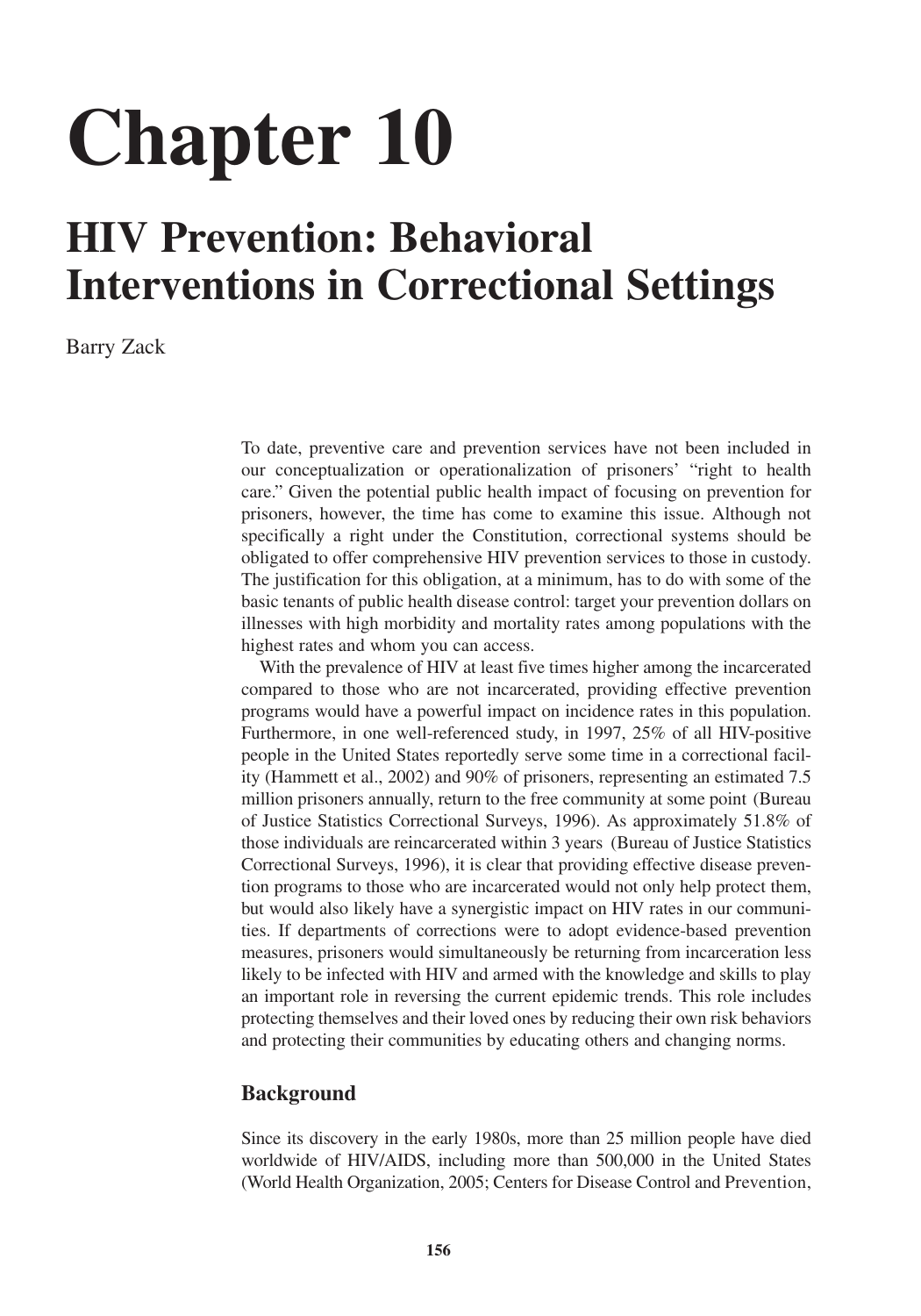2006a). Geographically, this disease has levied its toll most heavily in sub-Saharan Africa. However, in almost every corner of the world, HIV has infiltrated the poorest communities and/or those with the least political power to the greatest degree.

In the United States, HIV/AIDS initially emerged most extensively in the largely white, gay/MSM (men who have sex with other men and do not identify as gay or bisexual) communities of New York City, Los Angeles, and San Francisco. Overall, MSM account for 54% of the cumulative AIDS diagnoses since the start of the epidemic and are estimated to be currently acquiring 45% of incident cases (Centers for Disease Control and Prevention, 2004, 2006c). However, HIV has long since penetrated nonwhite, gay/MSM communities and is now characterized more by the race and ethnicity of those it has infected than by any single behavior. Although African Americans represent 13% of the U.S. population, they accounted for 51% of newly diagnosed cases of HIV in 2001–2004, resulting in rates 8.5 times higher than for whites. Also at disproportionate risk, Hispanics are infected with HIV at rates 3.3 times higher than for whites (Centers for Disease Control and Prevention, 2006a). The estimated rate of HIV and AIDS among African-American women in 2005 was nearly 24 times and 4 times, respectively, that of white and Hispanic women (Centers for Disease Control and Prevention, 2006d).

The most current information suggests that African-American men who are diagnosed with AIDS are more likely to have been infected by male– male sex than by other behaviors (accounting for 46% of cases compared to 25% and 23%, respectively, for IV drug use and heterosexual sex)(Centers for Disease Control and Prevention, 2006b). Like their male counterparts, African-American women most often contract HIV from their male sexual partners (with heterosexual contact representing 72% of diagnosed AIDS cases among black women in 2003) (Centers for Disease Control and Prevention, 2006b).

In recent years, there has been a great deal of speculation in the scientific as well as lay press suggesting that women are disproportionately burdened with HIV and AIDS as a result of their parterships with currently and formerly incarcerated men (Johnson, 2006). In addition to any contribution that recently released men may make to the HIV epidemics in their communities, there is also the indirect effect of sentencing laws and other policies which disproportionately incarcerate those engaging in behaviors that are associated with both crime and HIV risk (injection drug use and sex work). With so many men in these communities incarcerated, the result of these policies is likely a decreased "pool" of eligible partners thus creating a smaller sexual and drug network and, consequently, a greater opportunity for disease transmission in these communities.

# **In-Prison Risk**

Although less frequent than risk behaviors in the community, in-prison risk behaviors (including sex, use of intravenous drugs, and tattooing) may place the prison population at greater risk for contracting HIV. Compounding the risk inherent in any act that may expose a person to the blood and/or semen/vaginal fluid of another is the fact that in prison, the person to whom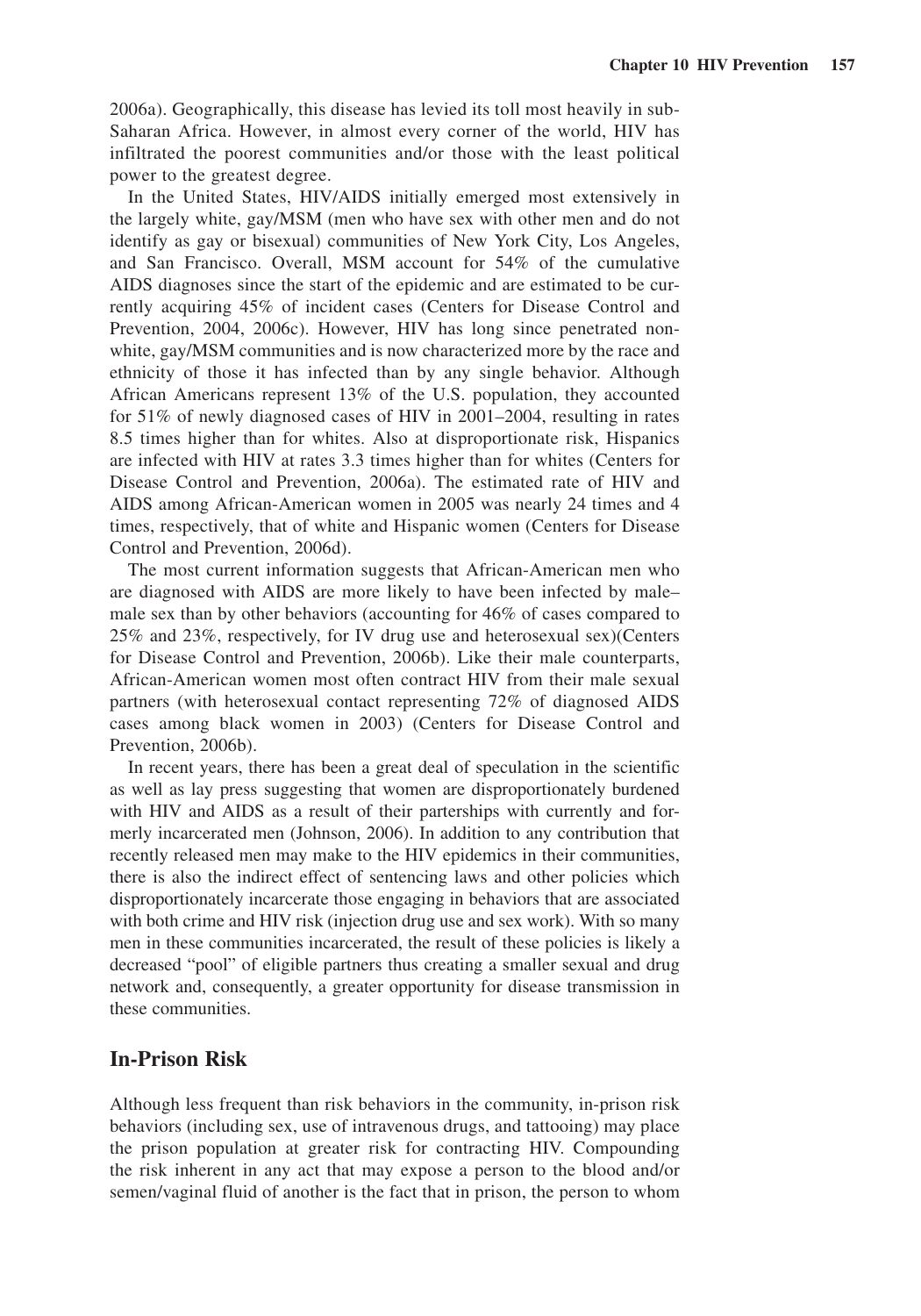one is being exposed is more likely to be infected with HIV, simply due to the higher prevalence rates both among prisoners and in the communities from which the majority of prisoners emerge. With 21% of state prisoners incarcerated for drug-related crimes (Bureau of Justice Statistics, 2000) and the incarceration of a disproportionate number of African Americans, it is not surprising that AIDS and HIV affects state prisoners at rates that are approximately 3 times and 10 times greater, respectively, than the U.S. population as a whole (Hammett et al., 1999; Bureau of Justice Statistics, 2004; Maruschack, 2005). Two percent and 1.1% of state and federal prisoners, respectively, are estimated to be infected with HIV (Hammett et al., 1999; Bureau of Justice Statistics, 2004). Regionally, prison populations in the Northeast have a much higher prevalence of HIV (4.5%) than in other areas of the country (Midwest 1.0%; South 2.2%; West 0.7%)(Bureau of Justice Statistics, 2004).

Regardless of the efforts to prevent sexual activity and drug use inside our prisons and jails, sex and drugs (including intravenous drug paraphernalia) as well as tattooing occur every day in these institutions. Estimates of the percentage of the incarcerated population that engages in sexual activity range from 2 to 65% (Krebs, 2002; Weinbaum et al., 2005). Types of sexual interactions range from romantic, consensual relationships to violent acts of power/domination and rape, and everything in-between. In 2005, there were 2.83 allegations of sexual violence reported to the department of corrections per every 1000 prisoners. More than half of these involved staff (Beck & Harrison, 2005). When including events that are officially reported and those that are not, studies have found that 3–28% of prisoners are sexually assaulted at least once while inside (Krebs & Simmons, 2002) and that 7–12% of male respondents report being raped an average of nine times while doing time (Robertson, 2003).

If a sexual or needle-sharing partner is infected with HIV, the risk of acquisition is greatly reduced by the use of condoms or sterile syringes and/or cleaning needles with bleach. Despite the fact that the WHO and UNAIDS recommend that condoms, bleach, and, possibly, needle exchange programs be made available to prisoners, these items are classified as contraband in most U.S. correctional facilities (Hammett et al., 1999) and therefore are not often used as methods of HIV prevention.

# **The Evidence for Educational and Behavioral Interventions**

Despite the longstanding recognized need for both primary and secondary HIV prevention within the prison system, there have been few quantitative evaluations of HIV prevention interventions with incarcerated populations. In 2006, Bryan and colleagues reviewed this literature and, although the authors did not list their search criteria, they found a total of seven studies published since 1991, only four of which were found to be effective (El-Bassel et al., 1995; Grinstead et al., 1997; St Lawrence et al., 1997; Grinstead, Zack, Faigeles, et al., 2001). In evaluating the quality of these seven studies, the authors used the following criteria: (a) whether it was "a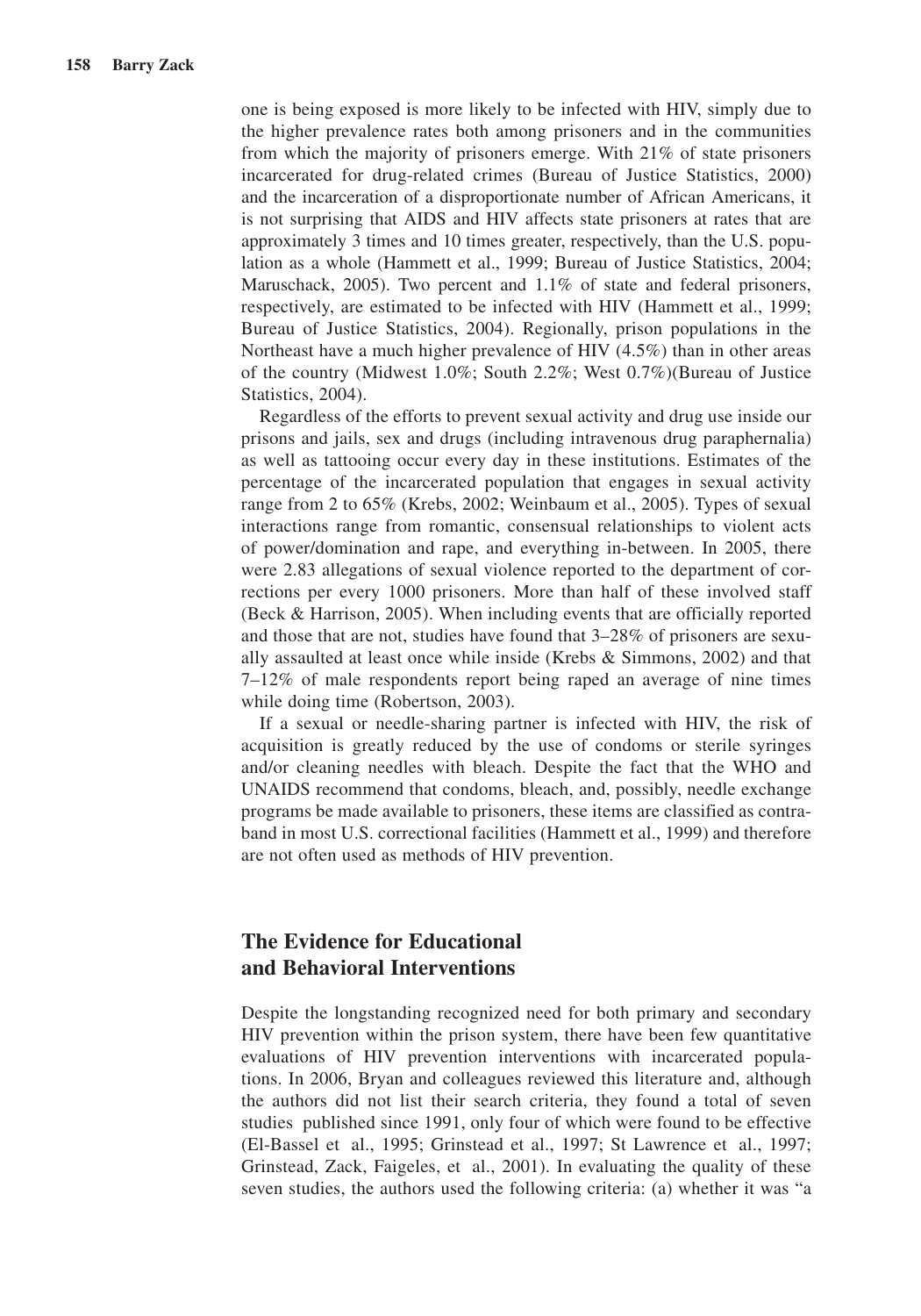randomized controlled design that compared a theoretically guided HIV prevention intervention to an attention-placebo intervention or standard-ofcare control"; (b) the genders included; (c) whether constructs and outcomes were measured immediately prior to the intervention, immediately after the intervention, and a final assessment of behavior after release; (d) and whether the intervention measured constructs that are theoretically and empirically related, and proximal, to HIV prevention behavior. Based on these criteria, the authors came to the following conclusions:

- 1. Due to the constraints of "working within the corrections systems, only one of the interventions to date (Baxter S. 1991) (which was not found to be effective) has met [the] stringent design requirements";
- 2. Despite the "disproportionate number of men who are incarcerated as compared to women," only one of the interventions was exclusively among men (Grinstead, et al., 1997);
- 3. None of the studies collected measures at all of the desired time-points;
- 4. "Only half of the interventions reviewed assessed changes in intentions, and none specifically asked about post-release intentions" (Grinstead et al., 1997; St Lawrence et al., 1997; West, 2000).

In addition to this literature review of four effective interventions and three interventions with negative findings, Bryan, Ruiz, and O'Neill (2006) also wrote of their own study that influenced beliefs and intentions related to condom use. There are at least four additional published prevention interventions that have shown significant effects (Grinstead et al., 1999b; Bauserman et al., 2001; Ross, Scott, McCann, & Kelley, 2006; Wolitski, 2006) resulting in a total of nine known effective HIV prevention interventions involving prisoners (see Table 10.1). Only one of these interventions was limited to HIV-positive participants (Grinstead, Zack, Faigeles, 2001; Zack et al., 2004). Interventions that were not included in the Bryan et al. (2006) review are highlighted in gray in the table.

# **In-Prison and Jail Interventions Showing Effect on Postrelease Risk Behavior**

Four (El-Bassel et al., 1995; Grinstead, Zack, et al., 1999b; Grinstead, Zack, Faigeles, et al., 2001; Wolitski, 2006) of the nine effective interventions found significant reductions in postrelease HIV risk behavior. These four interventions were equally divided in terms of the format of the interventions, with two providing group sessions and two providing interventions with individuals and centered on the clients' specific challenges, barriers, and concerns. Furthermore, these four interventions were consistent neither in their theoretical approach nor in the amount of "dose" provided, ranging from one 30-minute prerelease session (Grinstead, Zack, et al., 1999b) to 16 sessions lasting 2 hours each (El-Bassel et al., 1995). Three of the four interventions were facilitated by professionals and one by HIV-positive peers and most intervened with participants only during the prerelease period. All four of these interventions were gender-specific and only one included women.

It is important to note that the two individual-level interventions that showed reductions in risk behavior were not exclusively disease or health focused, but emphasized individualized planning for housing, employment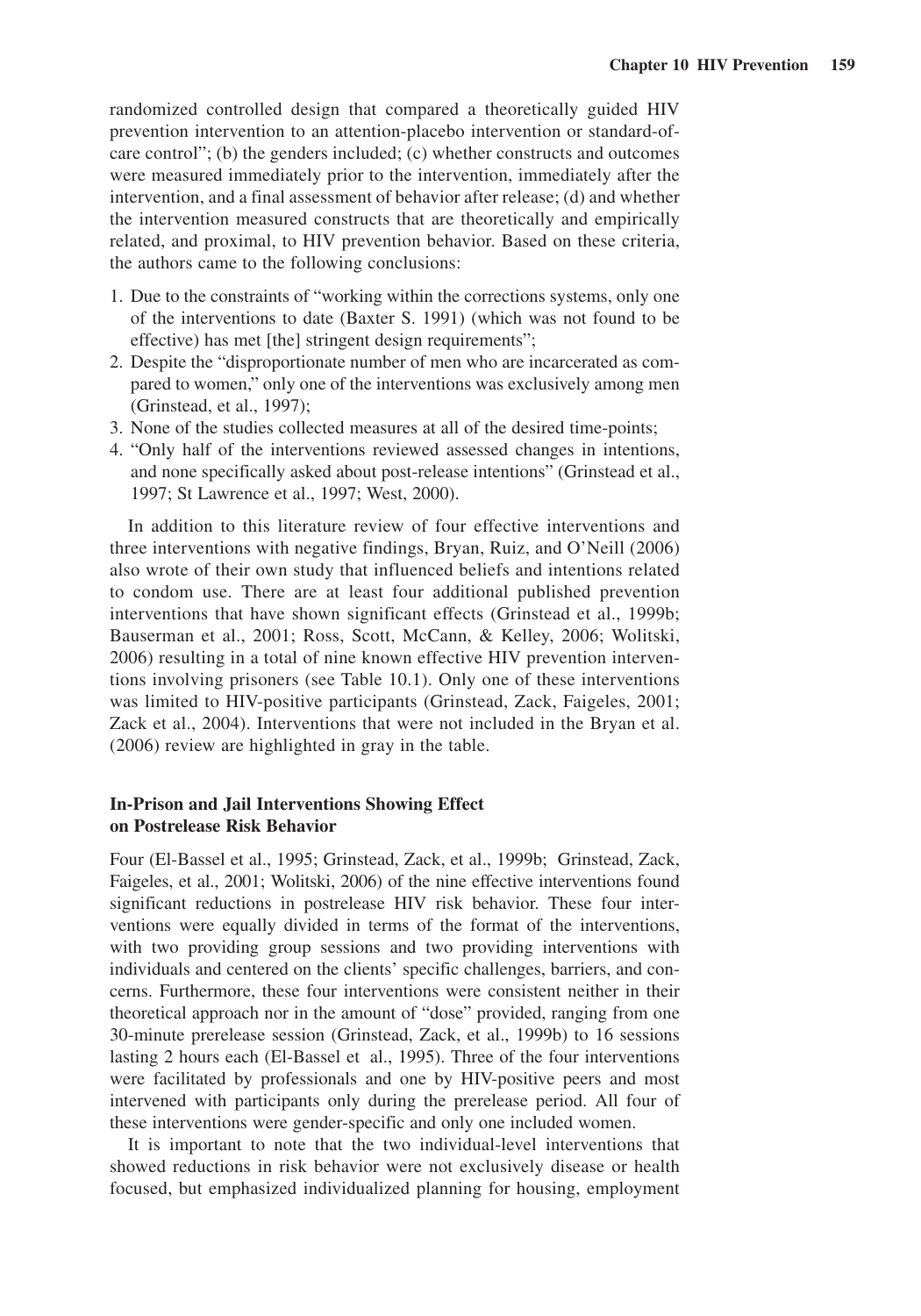|                                                  |     |                |     |                                                             | Table 10.1 Behavioral HIV prevention interventions for incarcerated adults with evidence of effectiveness.               |                                                                                                       |                 |                                                          |                                                                                                                                                                                                                                                                                                               |                                                                                                                                                                                                                                                                                                                                                                                                     |
|--------------------------------------------------|-----|----------------|-----|-------------------------------------------------------------|--------------------------------------------------------------------------------------------------------------------------|-------------------------------------------------------------------------------------------------------|-----------------|----------------------------------------------------------|---------------------------------------------------------------------------------------------------------------------------------------------------------------------------------------------------------------------------------------------------------------------------------------------------------------|-----------------------------------------------------------------------------------------------------------------------------------------------------------------------------------------------------------------------------------------------------------------------------------------------------------------------------------------------------------------------------------------------------|
|                                                  |     | HIV            |     | participant<br><b>Other</b>                                 |                                                                                                                          | Length and                                                                                            |                 |                                                          |                                                                                                                                                                                                                                                                                                               |                                                                                                                                                                                                                                                                                                                                                                                                     |
| Study                                            | Z   | status         | Age | characteristics                                             | Intervention                                                                                                             | location                                                                                              | <b>Delivery</b> | <b>Deliverer</b>                                         | <b>Evaluation</b> design                                                                                                                                                                                                                                                                                      | <b>Outcomes</b>                                                                                                                                                                                                                                                                                                                                                                                     |
|                                                  |     |                |     |                                                             | Interventions that measured postrelease risk behavior                                                                    |                                                                                                       |                 |                                                          |                                                                                                                                                                                                                                                                                                               |                                                                                                                                                                                                                                                                                                                                                                                                     |
| et al. (1995)<br>El-Bassel                       |     | $145$ HIV-?    | 33  | $(within 10$<br>Women drug<br>weeks of<br>release)<br>users | information (AI)<br>enhancement<br>Skills building<br><b>HIV/AIDS</b><br>and social<br>(SS) vs.<br>support               | 2hr/session<br>2hr/session<br>prerelease)<br>$(SS)$ vs. $3$<br>16 sessions,<br>sessions,<br>(AI) (all | Group           | with ethnic<br>facilitators<br>similarity<br>Experienced | Randomized, com-<br>pared 2 groups<br>postrelease<br>1 month                                                                                                                                                                                                                                                  | and AI in AIDS knowledge,<br>condom use or abstinence)<br>self-efficacy; SS group had<br>significantly more use of<br>to HIV/AIDS, and sexual<br>coping skills, emotional<br>No difference between SS<br>perceived vulnerability<br>support, and safer sex<br>behavior (consistent<br>than AI group                                                                                                 |
| et al. (1999b)<br>Grinstead,<br>Zack,            |     | $178$ HIV $-2$ | 36  | Men                                                         | Individualized risk<br>of a postrelease<br>assessment and<br>risk reduction<br>development<br>plan                       | prerelease<br>30 min;<br>1 session,                                                                   | Individual      | HIV-positive<br>peers                                    | 43% of 414 total<br>completed with<br>RCT, follow-up<br>participants<br>surveys                                                                                                                                                                                                                               | drugs, inject drugs, or share<br>use a condom the first time<br>and were less likely to use<br>needles within 2 weeks of<br>they had sex after release<br>Men who received interven-<br>tion were more likely to<br>release                                                                                                                                                                         |
| et al. (2001)<br>Zack,<br>Faigeles<br>Grinstead, | 123 | $HIV+$         | 38  | Men (within 6<br>months of<br>release)                      | service referrals<br>HIV treatment,<br>HIV information,<br>substance use,<br>HIV and sex,<br>nutrition, and<br>community | hr/session<br>8 sessions, 2<br>prerelease)<br>$\overline{\phantom{a}}$                                | Group           | providers<br>Community<br>service                        | scheduling problems<br>volunteered for the<br>parison); evaluated<br>at preintervention,<br>Compared men who<br>but were not able<br>or transfer (com-<br>following release<br>vention) vs. men<br>who volunteered<br>postintervention,<br>to attend due to<br>attended (inter-<br>program AND<br>and 1 month | vs. 67%); among those who<br>Intervention participants were:<br>care and meds after release<br>more likely to have used a<br>condom the first time they<br>difficulty obtaining health<br>have injected drugs (46%<br>had sex postrelease (81%<br>injected drugs, less likely<br>equipment $(6\%$ vs. $25\%$ )<br>All participants reported<br>to have shared injection<br>vs. 68%); less likely to |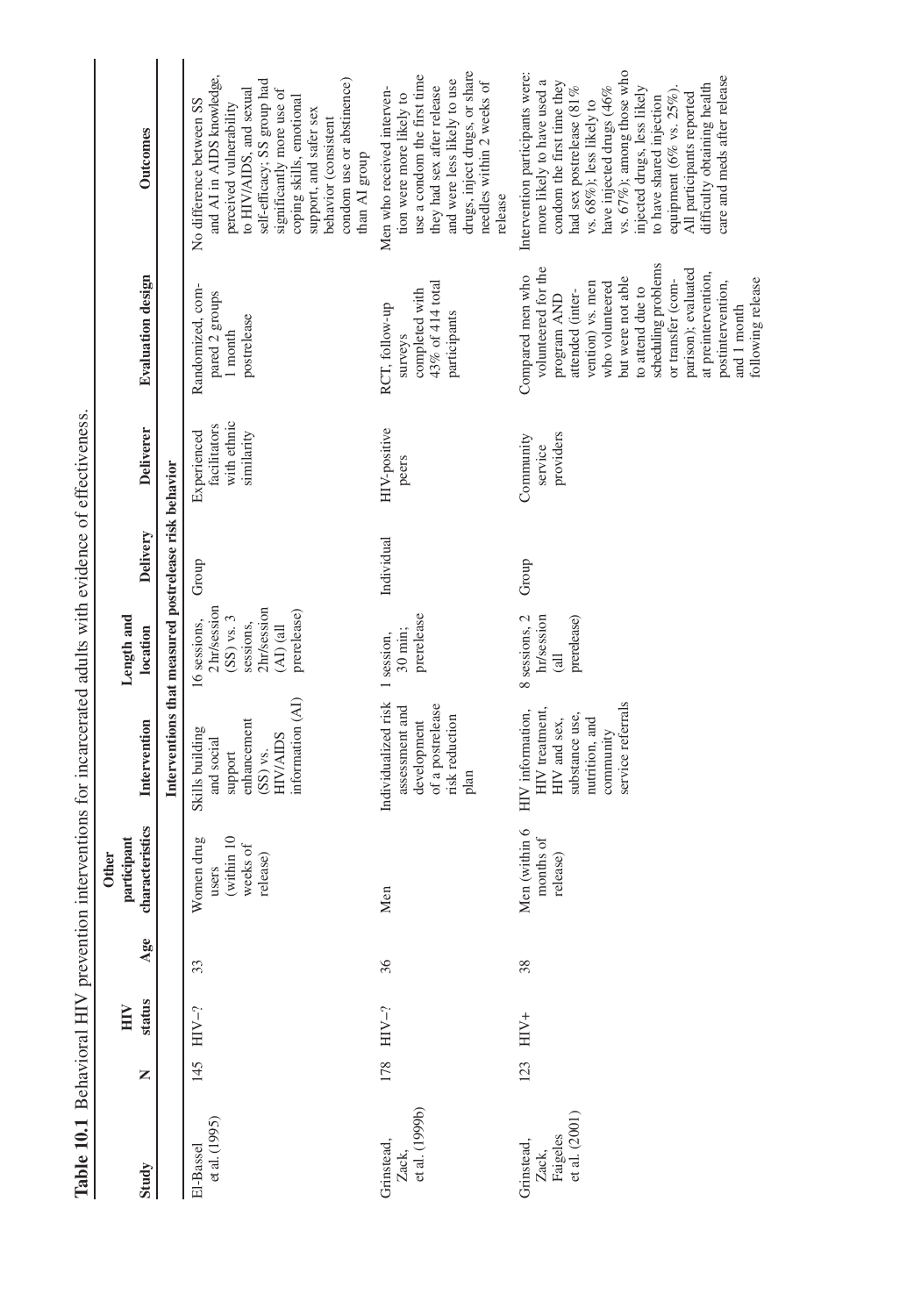| with main, but not nonmain,<br>after last intervention): the<br>sex in the reporting period.<br>The observed effects were<br>in unprotected intercourse<br>They were also less likely<br>to report any unprotected<br>between the groups were<br>explained by differences<br>observed at the 24-week<br>recent sexual encounter.<br>intervention group was<br>significantly less likely<br>anal) during their most<br>intercourse (vaginal or<br>assessment (12 weeks<br>to report unprotected<br>Significant differences<br>partners |                                                                                               | communication skills, and<br>condom application skills<br>Towards Prevention scale<br>scores, AIDS knowledge,<br>increases in self-efficacy,<br>self-esteem, Attitudes<br>Both groups showed | intention to use condoms<br>and being tested for HIV,<br>and the peer intervention<br>participants compared to<br>outperformed control in<br>the intervention led by<br>professional educators<br>was preferred by<br>Both interventions | (continued) |
|---------------------------------------------------------------------------------------------------------------------------------------------------------------------------------------------------------------------------------------------------------------------------------------------------------------------------------------------------------------------------------------------------------------------------------------------------------------------------------------------------------------------------------------|-----------------------------------------------------------------------------------------------|----------------------------------------------------------------------------------------------------------------------------------------------------------------------------------------------|------------------------------------------------------------------------------------------------------------------------------------------------------------------------------------------------------------------------------------------|-------------|
| prerelease single<br>assigned to the<br>pre/postrelease<br>session or the<br>Systematically<br>enhanced                                                                                                                                                                                                                                                                                                                                                                                                                               |                                                                                               | third assessment 6<br>ment immediately<br>after intervention,<br>intervention and<br>second assess-<br>months after<br>RCT. Baseline<br>assessment,<br>still inside                          | Randomly assigned<br>educator-led or<br>control group<br>to peer-led or<br>no-treatment<br>professional                                                                                                                                  |             |
| Interventionists                                                                                                                                                                                                                                                                                                                                                                                                                                                                                                                      |                                                                                               | facilitators<br>Same gender                                                                                                                                                                  | professional<br>educators<br>Peer vs.                                                                                                                                                                                                    |             |
| Individual                                                                                                                                                                                                                                                                                                                                                                                                                                                                                                                            |                                                                                               | Group                                                                                                                                                                                        | Group                                                                                                                                                                                                                                    |             |
| and $4$ at 1,<br>prerelease<br>12 weeks<br>3, 6, and<br>sions (2<br>min vs.<br>postre-<br>lease),<br>(prere-<br>$06 - 00$<br>session<br>$6$ ses-<br>lease)                                                                                                                                                                                                                                                                                                                                                                            |                                                                                               | (all prere-<br>sessions;<br>$90 \text{ min}$<br>session<br>lease)<br>$\circ$                                                                                                                 | (inside at<br>session<br>entry)<br>$\overline{\phantom{0}}$                                                                                                                                                                              |             |
| prevention case<br>education only<br>titis, and other<br>vs. HIV, hepa-<br>STI education<br>(intervention);<br>ing, and harm<br>tions bridging<br>and other STI<br>both interven-<br>(e.g., housing,<br>management,<br>(comparison)<br>+ transitional<br>incarceration<br>employment)<br>and commu-<br>motivational<br>nity reentry<br>HIV, hepatitis,<br>tions used<br>interview-<br>reduction<br>interven-                                                                                                                          | Interventions that only measured constructs known to be associated with reduced risk behavior | Social Cognitive<br>Gender and<br>Theory vs.<br>Theory of<br>Power                                                                                                                           | engage in HIV<br>perceived risk<br>risk behavior<br>intentions to<br>HIV education,<br>for HIV.                                                                                                                                          |             |
| 14-16 days<br>of release)<br>Men (within                                                                                                                                                                                                                                                                                                                                                                                                                                                                                              |                                                                                               | Women                                                                                                                                                                                        | Men                                                                                                                                                                                                                                      |             |
| $18 - 29$                                                                                                                                                                                                                                                                                                                                                                                                                                                                                                                             |                                                                                               | 32                                                                                                                                                                                           | $\mathfrak{L}$                                                                                                                                                                                                                           |             |
| $HIV-$<br>522                                                                                                                                                                                                                                                                                                                                                                                                                                                                                                                         |                                                                                               | $HIV-?$<br>90                                                                                                                                                                                | 2295 HIV-?                                                                                                                                                                                                                               |             |
| Wolitski (2006)                                                                                                                                                                                                                                                                                                                                                                                                                                                                                                                       |                                                                                               | et al. (1997)<br>St Lawrence                                                                                                                                                                 | et al. (1997)<br>Grinstead                                                                                                                                                                                                               |             |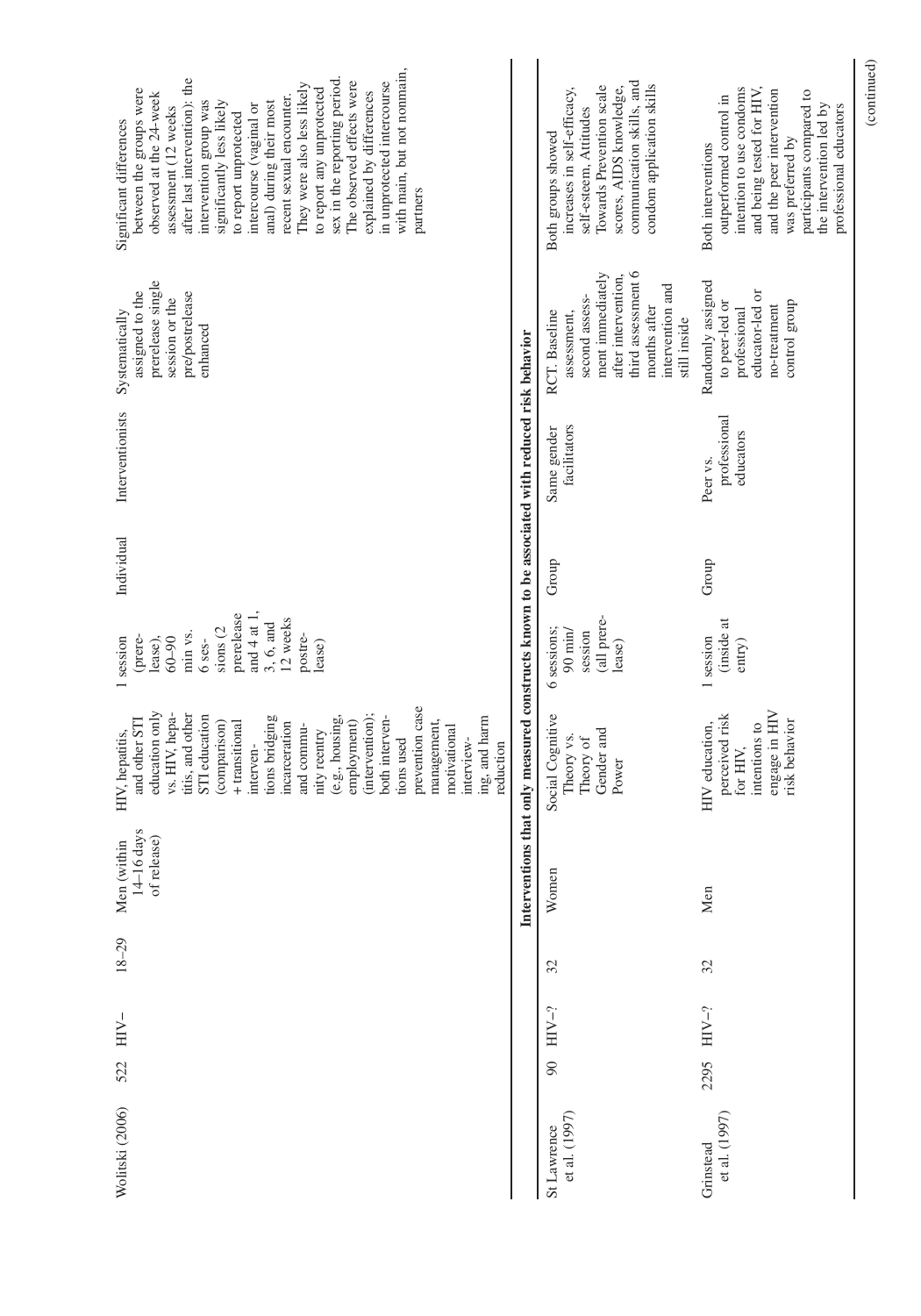| Table 10.1 (continued)       |     |               |                       |                                                                                         |                                                                                                                                                                                                                                |                                                                          |                                  |                                           |                          |                                                                                                                                                                                                              |
|------------------------------|-----|---------------|-----------------------|-----------------------------------------------------------------------------------------|--------------------------------------------------------------------------------------------------------------------------------------------------------------------------------------------------------------------------------|--------------------------------------------------------------------------|----------------------------------|-------------------------------------------|--------------------------|--------------------------------------------------------------------------------------------------------------------------------------------------------------------------------------------------------------|
|                              |     | HIV           |                       | participant<br><b>Other</b>                                                             |                                                                                                                                                                                                                                | Length and                                                               |                                  |                                           |                          |                                                                                                                                                                                                              |
| Study                        | Z   | status        | Age                   | characteristics                                                                         | Intervention                                                                                                                                                                                                                   | location                                                                 | Delivery                         | <b>Deliverer</b>                          | <b>Evaluation</b> design | Outcomes                                                                                                                                                                                                     |
|                              |     |               |                       |                                                                                         | Interventions that only measured constructs known to be associated with reduced risk behavior                                                                                                                                  |                                                                          |                                  |                                           |                          |                                                                                                                                                                                                              |
| et al. $(2001)$<br>Bauserman | 745 | $HIV-?$       | 32                    | and 50% women<br>women<br>(within 6<br>months of<br>months of<br>release)<br>$50\%$ men | (HBM), Social<br>Theory (SCT),<br>Prevention Case<br>Management;<br><b>Belief Model</b><br>Information,<br><b>AIDS Risk</b><br>Motivation,<br>Reduction<br>Cognitive<br>(AARM),<br><b>Behavior</b><br>Model<br>Health<br>(MIB) | 11 hr total<br>9 sessions;<br>(all pre-<br>release)                      | Individual<br>$+$ small<br>group | departments<br>local health<br>Staff from | Pre-Post                 | Significant changes in condom<br>drug use risk, and for other<br>intentions to practice safer<br>attitudes, self-efficacy for<br>condom use, for injection<br>substance use risk, and in<br>sex post release |
| Bryan et al.<br>(2006)       | 196 | $HIV-?$       | $20-$<br>$60\%$<br>35 | and $10\%$ women<br>$90\%$ men                                                          | Theory, Health<br>Social Cognitive<br>Belief Model,<br>problem solv-<br>cultural sen-<br>sitivity, and<br>$\lim_{\delta}$                                                                                                      | (all prere-<br>1x/week,<br>6 sessions,<br>$90$ min/<br>session<br>lease) | Group                            | Peers                                     | Pre-Post                 | Influenced beliefs and behav-<br>tion and influenced beliefs<br>iors related to peer educa-<br>and intentions related to<br>condom use                                                                       |
| Ross et al.<br>(2006)        | 257 | $HIV-$<br>97% | $34 - 43$             | and $16\%$<br>women<br>$84\%$ men                                                       | Stages of Change                                                                                                                                                                                                               | total (all<br>5 sessions;<br>inside)<br>$40\ \mathrm{hr}$                | Group                            | Reps from<br>CBOs                         | Pre-Post                 | proportion of peer educators<br>reported never having had<br>an HIV test at follow-up<br>compared with baseline.<br>significantly improved;<br>a significantly lower<br>Total knowledge scale                |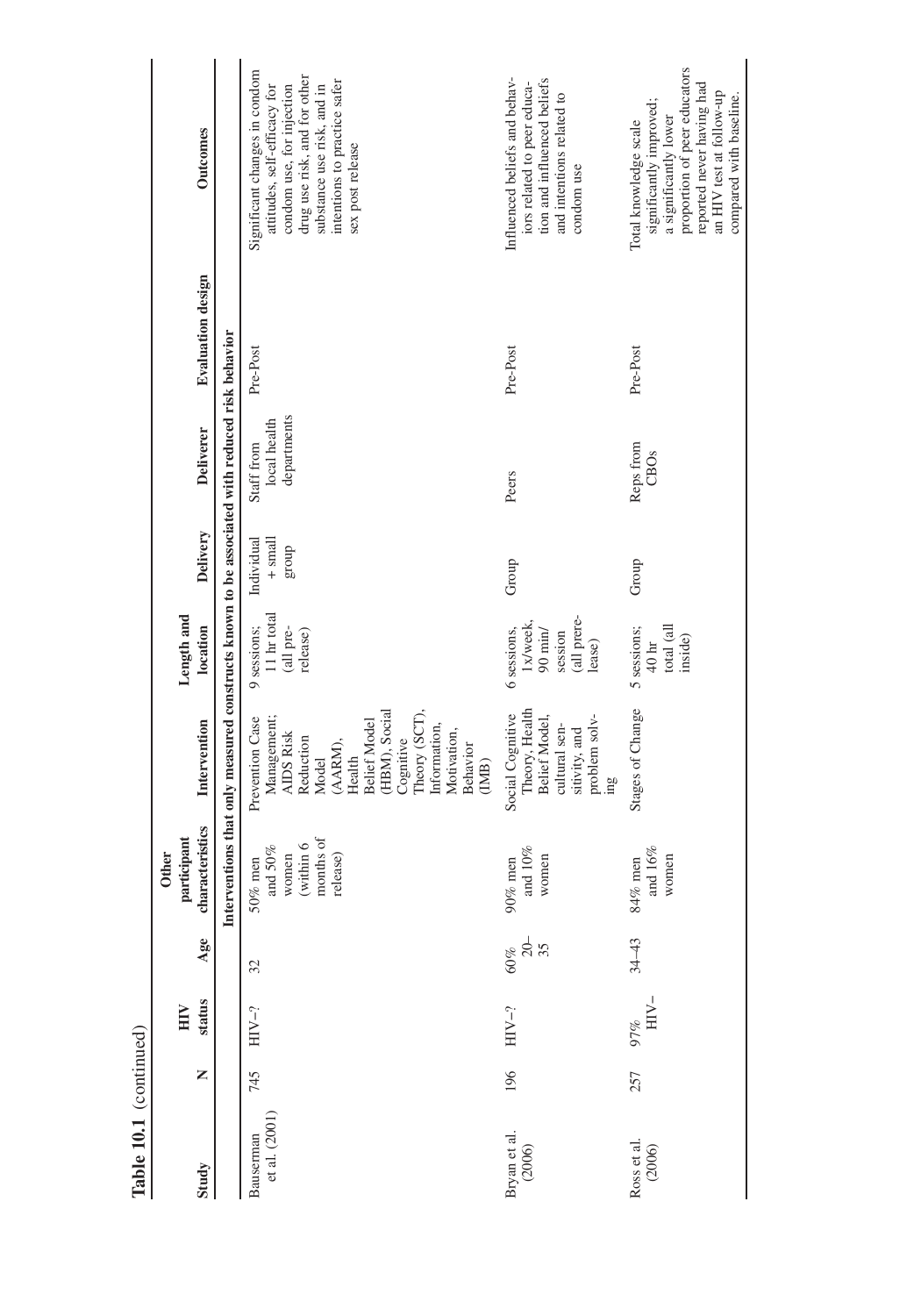and education within the context of disease prevention (Grinstead, Zack, et al., 1999b; Wolitski, 2006). Most recently, Wolitski (2006) showed a significant difference in risk behavior at 6 months postrelease as a result of an intervention based on prevention case management, in which the participant and intervention staff created an individualized prevention plan for the postrelease period. Myers, Kramer, Gardner, Rucobo, and Costa-Taylor (2005) also documented that pre- and postrelease case management support can facilitate healthy behaviors.

# **Interventions Showing Effect on Knowledge, Attitudes, and Beliefs Related to Risk Behavior**

Although utilizing different theoretical approaches, five interventions to date have shown that prevention education efforts can impact attitudes, selfefficacy, and intentions among incarcerated individuals (Grinstead et al., 1997; St Lawrence et al., 1997; Bauserman et al., 2001; Bryan et al., 2006; Ross et al., 2006). All five of these interventions intervened, at least in part, in a group setting, but there are no other commonalities. The combinations of genders differ across the interventions, the deliverer of the interventions varied, and the range of dose provided by each intervention is wide, from one to nine sessions.

Despite the variety of approaches, this evidence suggests that both HIVrelated risk behavior and factors known to be related to these risk behaviors can be reduced as a result of intervention in these populations. Furthermore, though far from conclusive, there is evidence that prevention programs should not be "disease specific," but rather should focus on multiple health issues and the factors that directly impact prisoners' ability to enact prevention behaviors on the outside. In other words, comprehensiveness increases effectiveness.

Other than the published data, there are numerous community-based organizations, departments of corrections, and county jails implementing programs that address these issues. Since most of these programs are not evaluated and/or published in the public health or criminal justice literature, we remain at a disadvantage in neither being able to summarize their methodologies nor being able to identify their potential effective outcomes.

With only nine studies with evidence of effectiveness in the past 20 years, we need to replicate evidence-based interventions in the field while at the same time incorporating innovative community-based intervention strategies that show great promise and which have not yet been tested or evaluated. The following set of core components is an attempt to combine lessons both from the literature and from the field.

# **Core Components of Behavioral Interventions**

HIV prevention program development and implementation in the correctional setting requires four distinct components to be taken into consideration: (1) type of intervention, (2) the timing of the program, (3) the content, and (4) the messenger.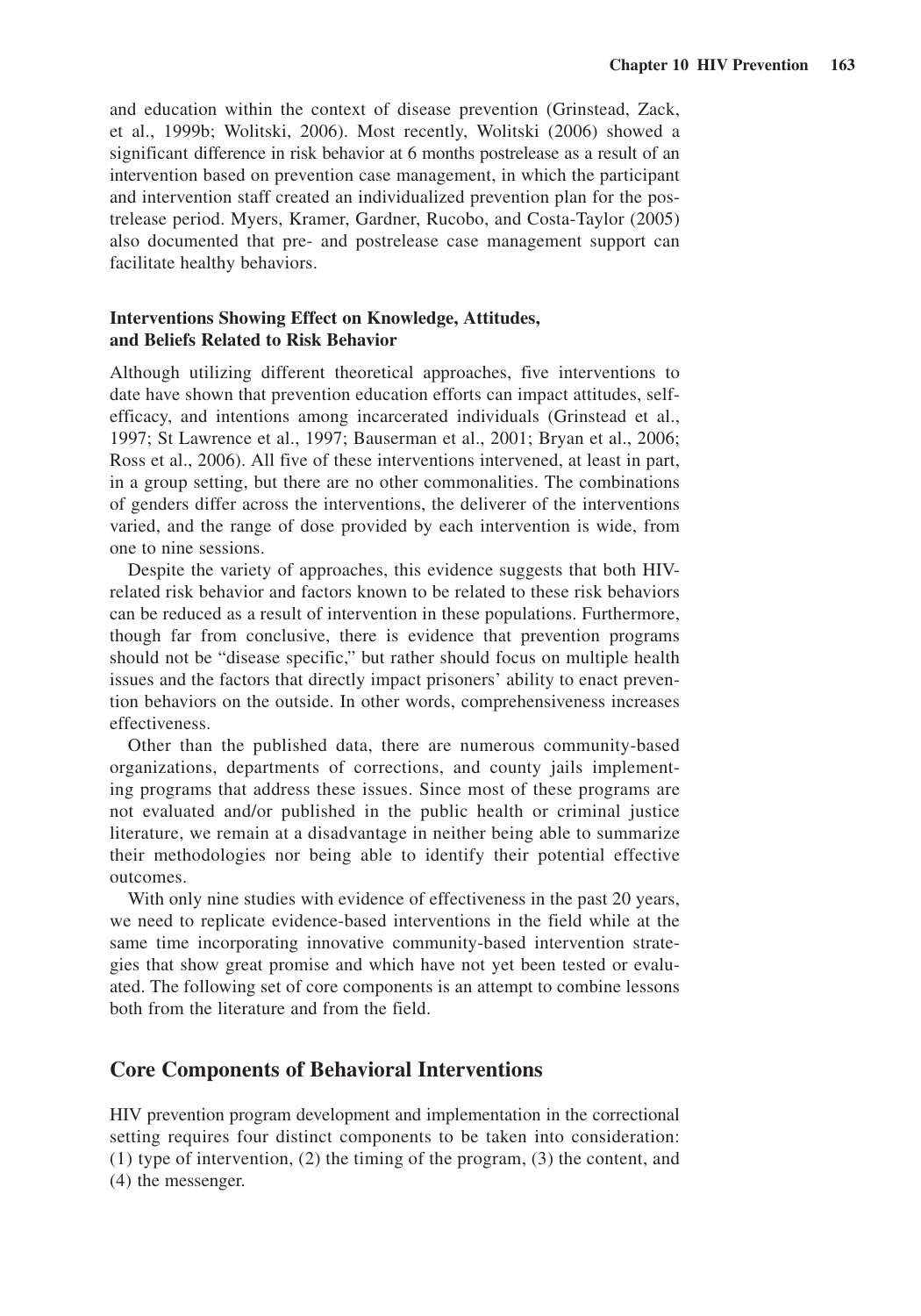#### **Type of Intervention**

There are multiple vehicles to intervene with this population. Some institutions put up posters or distribute brochures and call it "education," when it is really just "information sharing." Education goes beyond the sharing of information. Education should be initiated through individual, group, or institutional programming. Peer-facilitated, multisession group or individual sessions that are comprehensive and client-centered are most effective. Different learning and literacy capacities should be taken into consideration, as should cultural issues, so that the content and delivery is intellectually appropriate for those receiving it.

Individual-level interventions that are client–centered are increasingly showing evidence and promise of effectiveness (Grinstead, Zack, et al., 1999b; Myers et al., 2005; Wolitski, 2006) . In both individual- and group-level intervention, the deliverer should never assume that the recipient engages/does not engage in certain behaviors nor demand that he or she reveal this behavior either to the program staff or to a group. The participant must choose what to reveal to others. However, providing people with the necessary tools and motivations are keys to success.

#### **Timing**

The more HIV prevention can be integrated into other health and related programs, the more effective it will be. HIV-specific programming can be counterproductive as attendance and engagement are affected by stigma, perception of risk, and competing life priorities of the incarcerated population.

As people engage in risk behaviors preincarceration, during their incarceration, and on release, it is important that prevention programs occur on a continual basis. Prevention education must occur on entry at reception centers to inform prisoners of "risks inside," as well as including the institutional/department policies about both behavior risks and screening/ testing procedures. This education needs to be ongoing as the population is often shifting. Equally, if not more important is the prerelease period. It is well documented that high-risk behavior occurs at the time period immediately following release (Zack et al., 2000). Optimally, prevention education should be initiated at the onset of incarceration, be reinforced during incarceration, strongly emphasized during prerelease planning, and continued on release.

Transitional case management is one model that is increasingly being implemented. This model creates a "partnership" between the prisoner (prerelease from custody) and a community service provider (often from a nonprofit organization). The intervention, therefore, starts prerelease and continues into the community reentry period. The overarching intervention goal is to "plug" the client (now, ex-prisoner) into community services. Specific goals could include (1) entry into a drug treatment program, (2) mental health counseling, (3) access to partner testing and counseling, (4) syringe exchange information, and (5) ongoing support for prevention services.

#### **Content**

Just as the HIV epidemic is not equally distributed throughout the country, neither is the basic knowledge or skills necessary to prevent HIV. For some,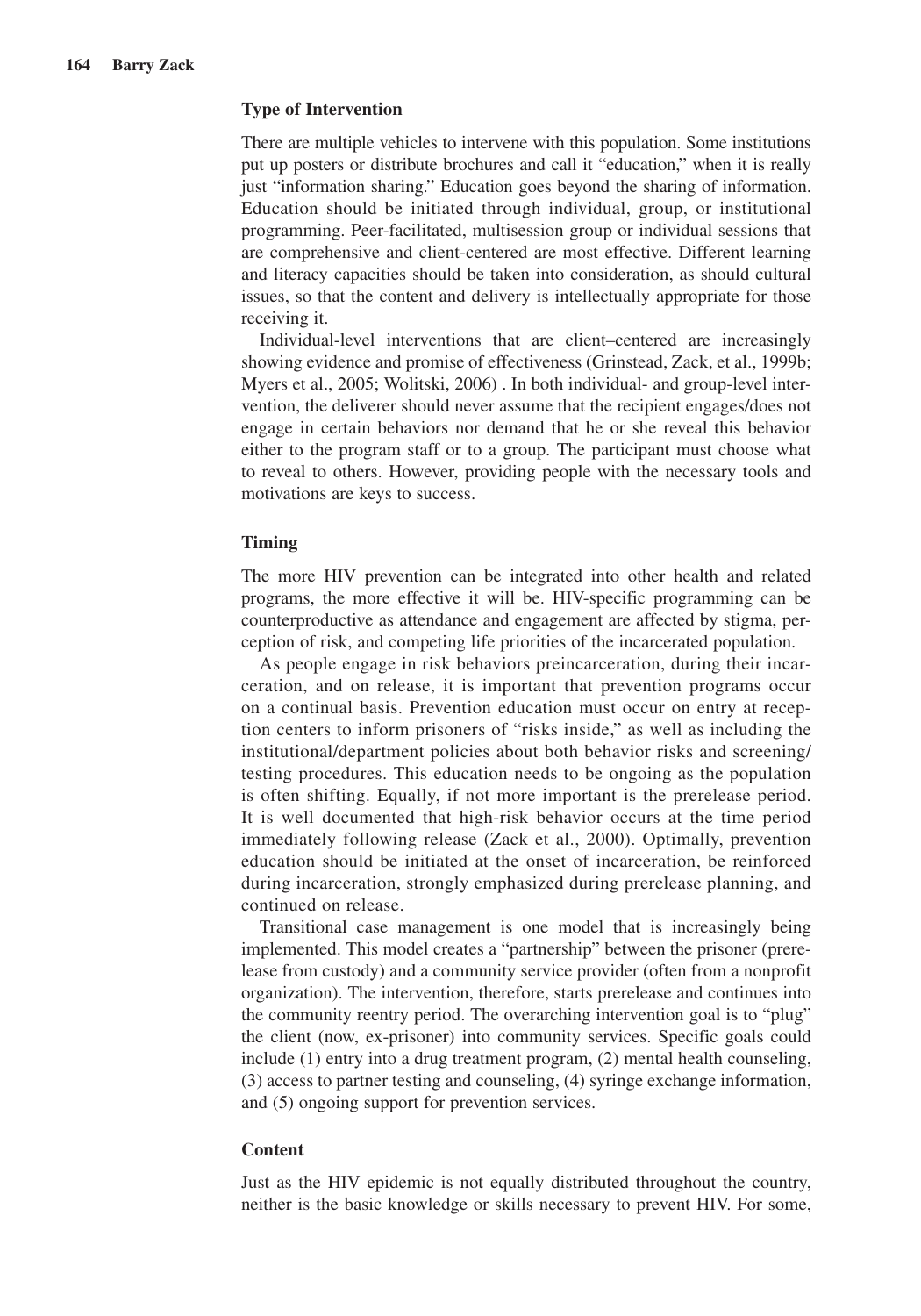basic HIV information is still required before a more in-depth program can be initiated. If the basic information is not there, the perception of risk is nonexistent and the program itself is less likely to be approved or accepted by the institution or the prison population.

The basic information gives the incarcerated population the necessary understanding and options for next steps. At a minimum, efforts must be made to inform the individual of:

- modes of transmission:
- risk reduction (for both pre- and postrelease risks);
- the "window period";
- prison/jail and department/jurisdictional specific policies and procedures;
- counseling and voluntary testing; and
- available treatment options.

This basic information, often called "HIV 101," is a critical first step with those who require this basic knowledge and is typically offered in jails and prisons in reception centers. Although important and necessary, this education does little to impact behavior; for change to occur, health behavior theory posits that other factors and conditions need to be developed (e.g., skills, selfefficacy, access to prevention tools).

Once there is a common knowledge base, the next phase of education includes increasing one's perception of risk and skills specifically around risk behaviors (sexual, injection drug, and other blood-to-blood risk behaviors). Increased perception of risk is achieved by the participant examining his or her own behaviors and understanding the risks involved. Skill development usually focuses on the proper use of condoms, strategies for encouraging condom use with partners, understanding and practicing syringe hygiene, increasing awareness of needle exchange programs, and other methods of prevention activities (including not sharing tattooing equipment). One strategy that has been successful in increasing one's perception of risk are the many prisoner peer education programs that use HIV-positive prisoners as educators; it is very powerful to hear a peer state "last year, I was thinking it's everyone else, not me. Then I tested positive."

It is also critically important that the content is addressed in the context of the prison/jail setting. For example, an institution's condom availability program should be considered in recommending specific prevention behaviors.

#### **The Messenger**

The "messenger" of the HIV prevention message is critical in this environment. Mistrust is pervasive in many correctional facilities. This mistrust is rooted in differing priorities between prisoners, correctional custody staff, and other correctional support staff. There may also be mistrust within each of these groups; therefore, a trustworthy messenger viewed as neutral and trustworthy is critical. Examples of messengers include staff from prison medical, local health department, or community agencies. Over the past 10 years, peer education has increased in both acceptability and effectiveness.

By using current prisoners as peer educators, the language is more relevant, trustworthiness is increased, and, as a result, the messages are more easily communicated and more likely to be considered. This methodology is not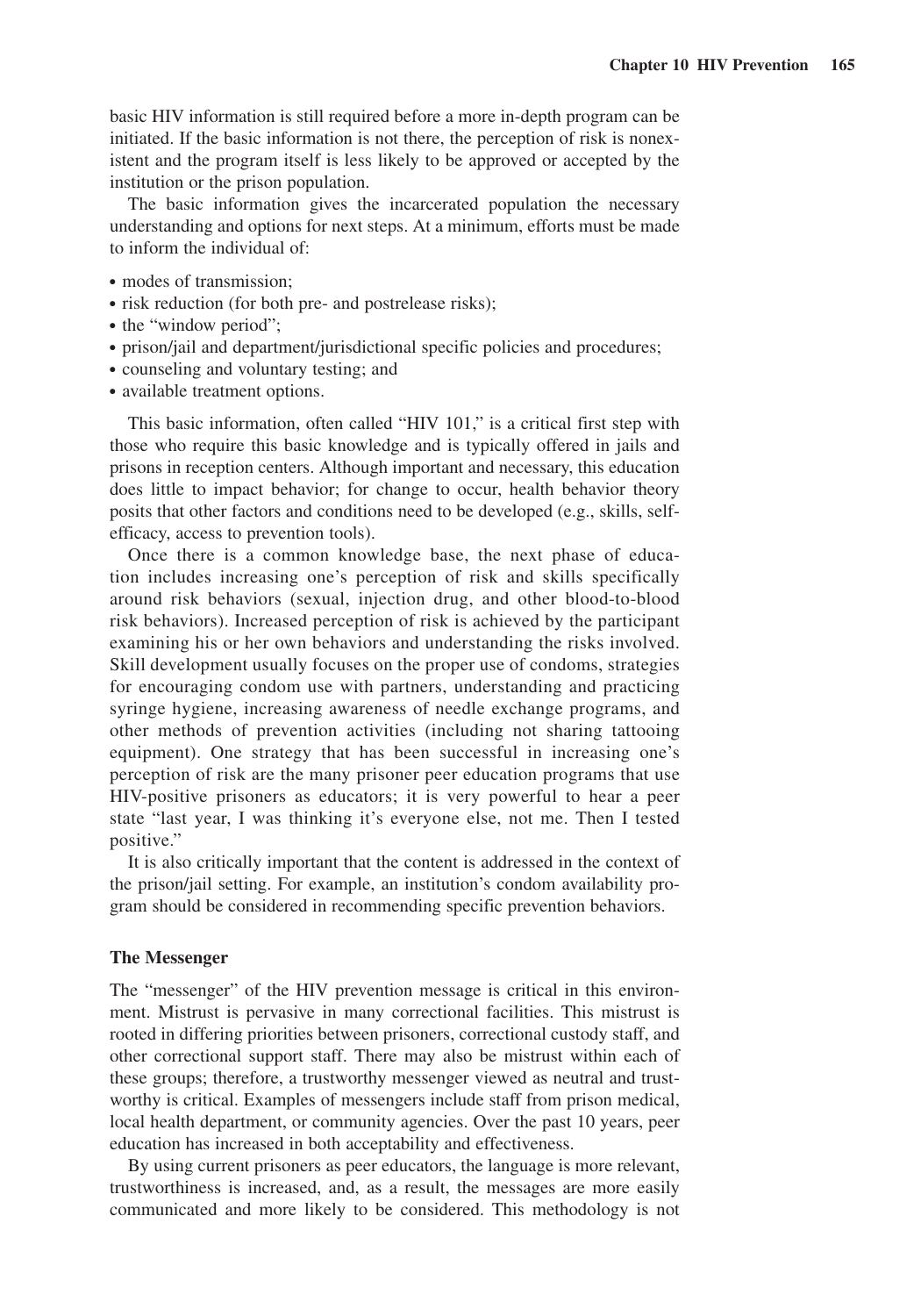limited to prisoners; the same peer education approach can be effective with medical, correctional, and custody staff. One study (Grinstead et al., 1997) documented that prisoners prefer peers as educators.

Many prevention programs currently in practice do use peer educators as "the messenger." However, different groups have defined peers differently. Peer education in the prison system could be existing prisoners, staff/volunteers from local community groups who have a history of incarceration, and "near" peers, individuals who are able to personally "relate" to the prison experience. If peers are not available, community support could provide the necessary resources (health educators) to conduct/facilitate these sessions.

Models of prisoner peer education have increased in the past 5 years. Many of the peer education programs of today were developed specifically for the prison population, rather than modifying a community curriculum. Examples include Bedford Hills Women's Prison (ACE: AIDS Counseling and Education), Canadian Federal Penitentiary Model (CAN: Con AIDS Network), AFH (Walk Talk), and Centerforce (Reach One Teach One).

#### **Concluding Thoughts on Behavioral Interventions**

There are multiple levels of comprehensiveness in correctional prevention programs. These include assessing health behavior and working together to create a prevention plan that is not disease specific and looking beyond the typical health issues to include family reunification, housing, employment, and education. Disease-specific programming has the potential for stigma and "outing" of those involved. Often times, staff is identified by their work and program involvement. The HIV program coordinator becomes the "AIDS person" and everyone interacting with him or her becomes suspect. This has been shown to prevent individuals from approaching the staff with questions or concerns. By expanding the scope of the topic, this staff could be identified as the "health person" and heighten the degree of accessibility and effectiveness of the prevention program.

On the most basic level, the prevention literature shows that knowledge, although not sufficient, is necessary for behavior change (Institute of Medicine, 1997). Research has also shown that skill-building (van Empelen, van Kesteren, van den Borne, Bos, & Schaalma, 2003), increased normative support (Pedlow & Carey, 2004), and modeling (Albarracin, Klein, Mitchell, & Kumkale, 2003; van Empelen et al., 2003) may also be fundamental to risk reduction. However, experience suggests that transmission takes place in a context and that by intervening more broadly (comprehensively) in that context, new infections are more likely to be prevented. This context goes "beyond the condom" and, indeed, "beyond the body" to include the issues of gender power, economics, and community capacity. HIV has infiltrated the poorest communities and those with the least political power to the greatest degree. Without intervening with respect to the contextual factors that directly impact HIV risk behavior, we cannot hope to have a long term impact on the incidence of this disease. To stem the tide of this epidemic, prevention interventions, whether focused on HIV, STIs, hepatitis, or any other health issue, must address the issues of housing, employment, health care access (including access to substance abuse and mental health treatment), and education.

There is a dearth of information documenting the essential components of effective HIV prevention programs for the incarcerated. The evaluation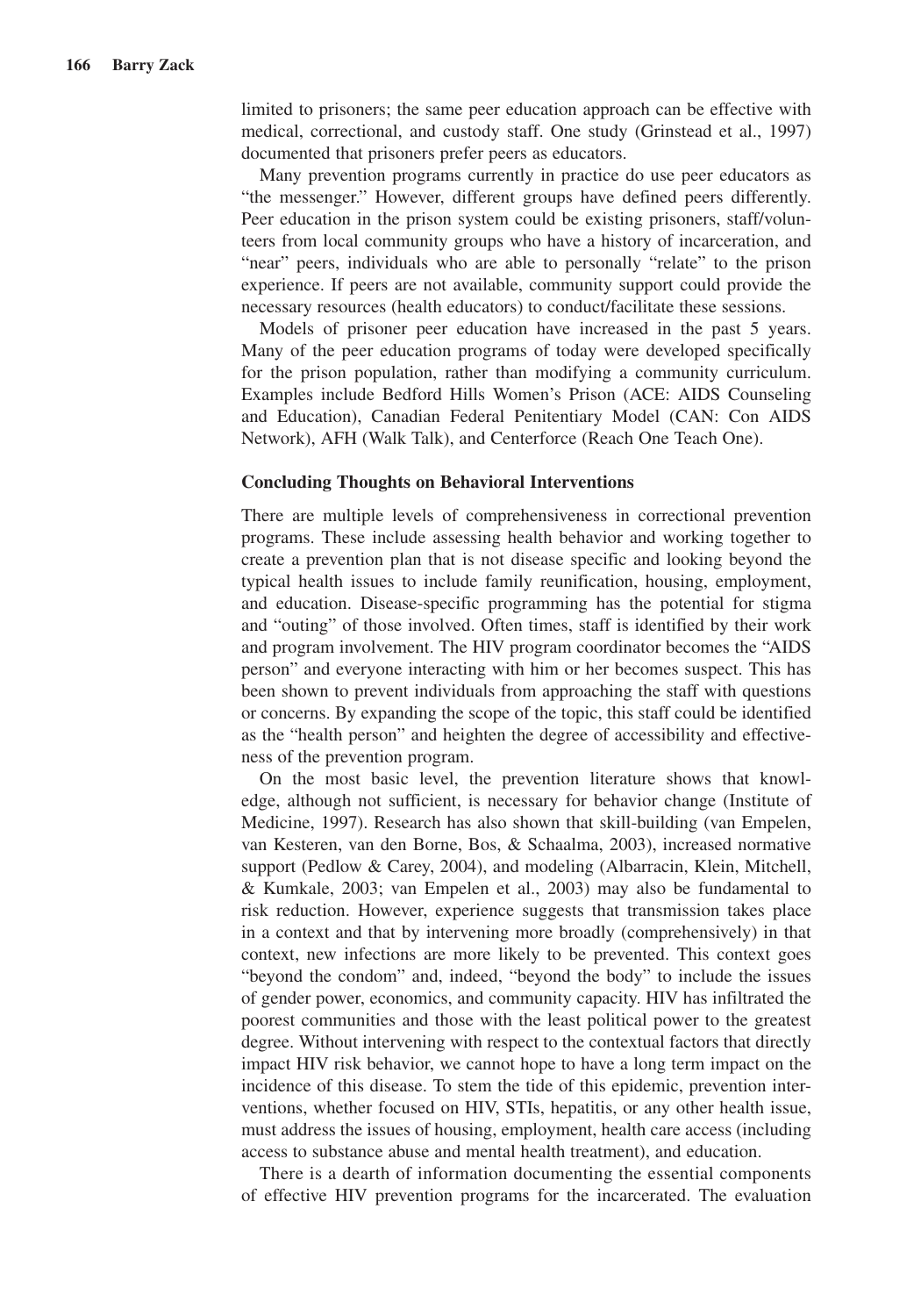of the success of these programs should include not only sexual and drug-related risk behaviors, but also recidivism, access and utilization of community health services and case managers, housing, employment, education, and, for those who are HIV-positive, medication adherence and health status.

# **Other Important Opportunities for HIV Prevention**

The focus of this chapter is on educational and behavioral interventions as a method of HIV prevention. Other opportunities are presented below. Each one of these options is a documented form of HIV prevention.

#### **Counseling and Testing**

Counseling and testing has been shown to be an effective prevention strategy (Kamb et al., 1998). The intent of testing is to become aware of one's HIV status (taking the "window period" into account). The purpose of the counseling component of HIV testing is to reinforce positive health behaviors, with an emphasis on risk reduction. These risk reduction messages are equally important among those who test positive as among those who test negative. In addition, among those who test positive, information about the options available needs to be provided.

In the correctional setting, both the pre- and posttesting counseling are critical components of HIV prevention. Pretesting counseling is critical in the correctional setting as the setting in which it takes place requires additional attention; before one voluntarily consents to be tested for HIV in a correctional setting, the provider should incorporate "setting" into the consent process. For example, if one tests positive, one may be housed in a different location or transferred to a different institution; if one tests positive, one may have access to treatment opportunities and support both during incarceration and on release.

#### **Condom Distribution and/or Availability**

It is well documented that with consistent and proper condom use, HIV transmission can be prevented (National Institutes of Health 2001; Hearst, 2004; Holmes & Weaver, 2004). There have been legislative efforts to pass condom availability programs for correctional settings and many in the public and correctional health communities have advocated for such distribution programs. However, currently, few such programs are available.

The WHO and UNAIDS have recommended for more than a decade that condoms be made available to prisoners. As of February 2007, condoms are banned or unavailable in over 90% of U.S. prisons and jails. Currently, the state prisons in Mississippi and Vermont make condoms available, as do county jails in New York City, Philadelphia, Washington, D.C., San Francisco, and Los Angeles. Of those correctional institutions where a condom availability program exists (in both the United States and elsewhere), there have been no security or custody issue that resulted in closing the program (Dolan & Wodak, 2003).

Studies in Europe have documented the increasing acceptability of condom availability in the correctional setting (these state-sponsored programs increased from 53% in 1989 to 81% in 1997; Nerenberg, 2002). The United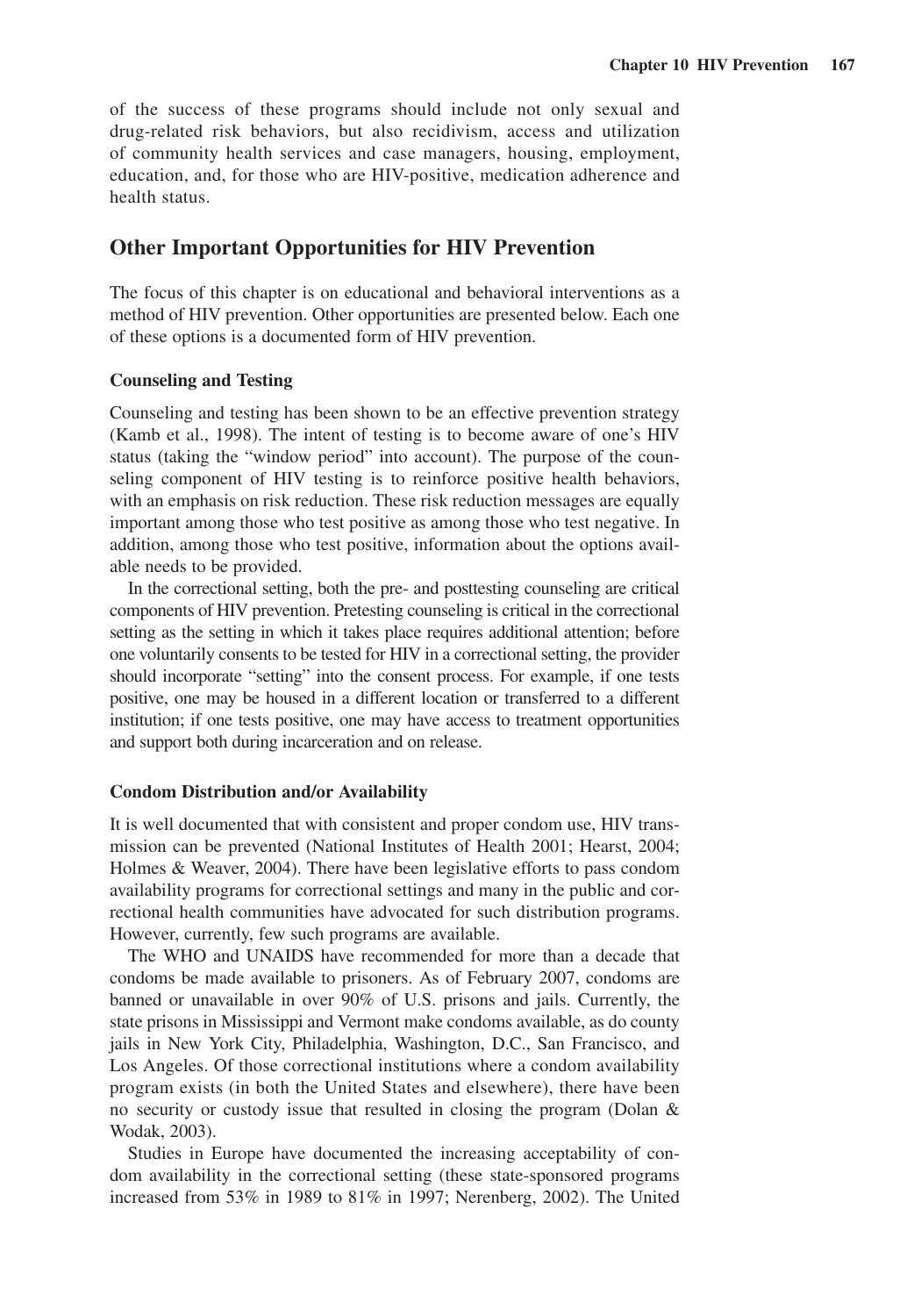States is one of the few industrialized countries that do not make condoms available to the correctional population (Canadian HIV/AIDS Legal Network, 2005). Human Rights Watch reports that these jurisdictions have distributed condoms for years without violence or other incidents that might compromise security, demonstrating that denying condoms to prisoners cannot be justified on public safety grounds.

#### **Access to Clean Injection Equipment**

Though there are no sanctioned in-prison/jail syringe exchange programs in the United States, it is well documented that (1) injection drug use occurs in the correctional setting, (2) sterile IDU paraphernalia is extremely difficult to obtain, and (3) as with sexual activity, the risk is greater on the inside as a result of higher prevalence.

An evaluation of programs in Switzerland, Spain, and Germany that provide sterile needles and syringes found "no increase in drug use, a dramatic decrease in needle sharing, no new cases of infection of HIV or Hep B or C, and no reported instances of needles being used as weapons" (Dolan & Wodak, 2003; Okie, 2007).

If a safe syringe/needle exchange program is not legal or feasible, both the World Health Organization and the U.S. Centers for Disease Control and Prevention are on record as stating that other measures should be made available to prevent further transmission. WHO states that the provision of other cleaning techniques (e.g., bleach) should be used "where there is implacable opposition to NSP (Needle Syringe Programs)." The Centers for Disease Control and Prevention states that bleach should be made available "where no other safer options are available." The WHO and UNAIDS also recommend that drug-dependence treatment and methadone maintenance programs be offered in prisons if they are provided in the community, and that needleexchange programs be considered (Okie, 2007).

#### **HIV Treatment as Prevention**

Treatment of STDs can be a method of HIV prevention (Fleming & Wasserheit, 1999). By suppressing viral load, HIV treatment is also a clinical form of HIV prevention (Porco et al., 2004). Physicians and other medical staff also can play a direct or indirect role in prevention with their patients. If time/resources do not allow for this, correctional medical staff can advocate for others to take on this responsibility.

#### **Treatment of Substance Use (Misuse, Abuse, and Addiction)**

Through the documentation of the strong relationship between substance use and sexual risk behavior, and the high percentage of substance use of those in the criminal justice system (Bureau of Justice Statistics, 1997), substance abuse treatment is HIV prevention (and very few correctional systems provide substance abuse treatment) (Rich et al., 2001; Fiscella et al., 2004; World Health Organization, 2005; Okie, 2007).

Though there is ample evidence of the history of drug use and need for drug and alcohol treatment inside our prisons and jails, very few treatment programs exist and many of those do not have the capacity to treat all who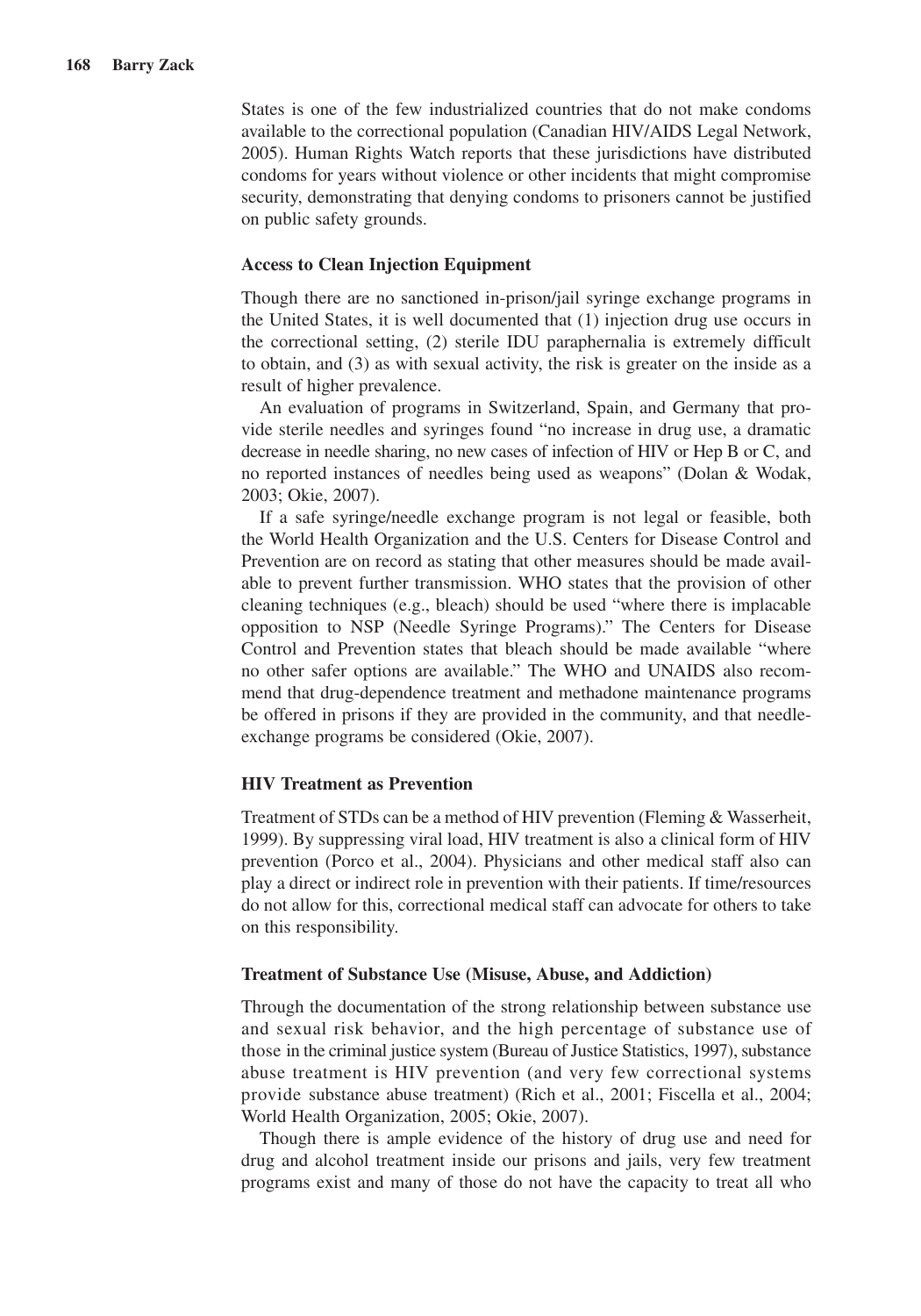voluntarily sign up. There are more substance abusers in our prisons and jails than in alcohol/drug treatment programs in the community. An estimated 42% of state prisoners have the comorbidity of substance dependence and mental health problem (Human Rights Watch, 2006).

### **Mental Health Treatment**

A 2006 Bureau of Justice Statistics report documented the quadrupling of the number of mentally ill prisoners in the past 6 years. Rates of mental health disorders among state prisoners are five times higher than the community rates (Bureau of Justice Statistics, 2006); rates among female prisoners were even greater. Prisoners with mental health disorders are significantly more likely to have been physically and sexually abused, to have had family members with substance abuse problems, and to have a family member with an incarceration history.

There is evidence that a large percentage of those who engage in substance use are "self-medicating" a mental health disorder. This feeds the cycle of mental health disorder to substance use to high-risk sexual behavior.

# **Prevention Outcomes Measures**

Different educational HIV prevention efforts have measured their successes with different outcomes. Though the bottom line outcome is not getting infected, there are a myriad of other outcomes that indirectly impact HIV incidence. Outcomes that should be considered for evaluation of programs include condom use and use of sterile injection equipment both inside and after release. The next "level" of outcomes among those who are released include: decreased alcohol/drug use with sexual activity, and if available, use of needle exchange programs, substance abuse and mental health treatment. Finally, with many prisoners not "connected" with community services, working with community case managers (including parole/probation) to access services and stay out of the criminal justice system should be considered as outcome measures. For someone with HIV, success would also include access and utilization of community health services. A successful community reintegration would also include housing, employment, and education. Finally, social support systems (family and friends) can be the critical link between staying healthy or going back inside.

# **Conclusion**

This chapter advocates for the need for HIV prevention programs in the correctional setting; it should be noted that HIV is but one of many health conditions that are disproportionately impacting the incarcerated population. Comprehensive prevention education should include other infectious diseases such as hepatitis, chlamydia, and gonorrhea, all of which are found at greater rates among the incarcerated populations. These interventions should be available at every level targeting every possible audience in order to build a comprehensive, culturally sensitive and feasible HIV prevention program for each institution.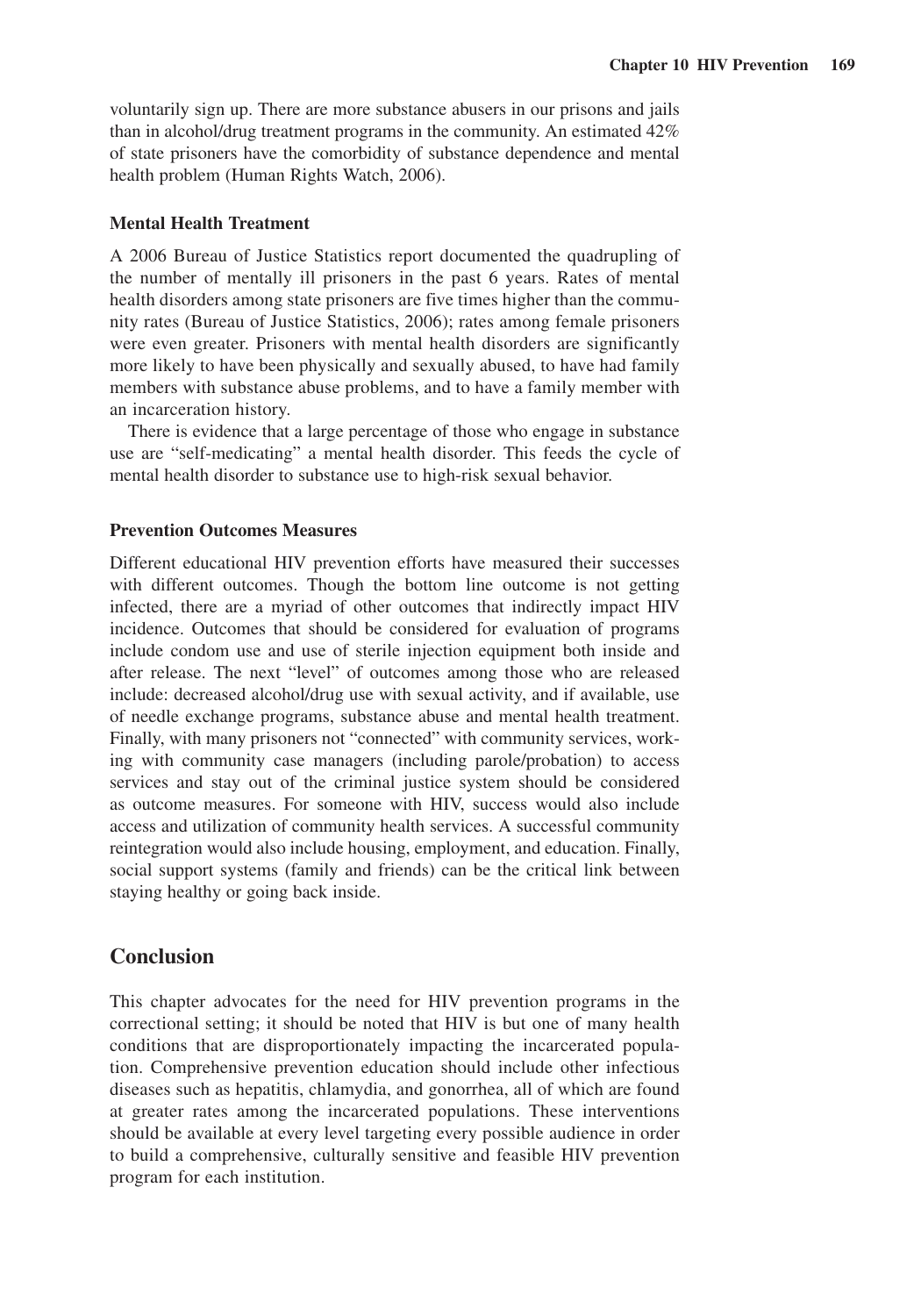Most HIV prevention programs focus on encouraging the individual to make behavior changes (i.e., the person engaging in high-risk behavior). This is but one strategy for prevention. Other strategies include structural interventions (e.g., condom and clean needle availability), environmental interventions, and policy-level interventions. These efforts would have a synergistic impact on HIV rates in our communities. By providing effective prevention programs to individual prisoners, the results would be felt not only by the individual program participant/client, but also by other prisoners (through diffusion), prison staff (either through observing the program for security reasons or through osmosis), prison visitors, and volunteers. Most importantly, the family members of the prisoners (Grinstead, Zack, Faigeles, et al., 2001) and the free community would be at decreased risk from the effective behavior change of the individual prisoner.

To improve our efforts we need to be mindful of the context of prevention in the correctional setting. The goal for in-prison/jail prevention must include both in-prison and postrelease prevention behaviors. To have the greatest impact on the HIV/STD/hepatitis rates of prisoners, former prisoners, and the communities to which they are released, we should strive to make our prevention programs as comprehensive as possible.

Available data indicate that prevention works. However, we need a commitment by both correctional and medical administrators to increase and improve our prevention efforts. The courts are not looking at the lack of prevention as "deliberate indifference." This commitment must begin with those of us working in the field of correctional health.

# **Recommendations for HIV Prevention in the Correctional Setting**

The following recommendations are based on the aforementioned review of the literature, current prevention research efforts, and the author's more than 20 years of behavioral research in the correctional setting.

- 1. Comprehensive prevention education, including behavioral interventions, should be available to all prisoners; whenever possible, this should be integrated into existing educational programs throughout their incarceration (e.g., on entry, at any/all institutional transfers, during the course of their incarceration, and, with an added emphasis, in the prerelease period).
- 2. Counseling (both pre and post) and testing should be voluntary only, requiring opt-in consent with an additional component to allow the individual to understand the ramifications of testing (either positive or negative) in the correctional setting.
- 3. Policies should be adopted that will allow for preventive practices and disease prevention (condom availability, syringe exchange, and tattoo cleaning).
- 4. Comprehensive treatment for HIV/STD infection that includes ongoing monitoring of health status including medication adherence and health status should be available to all prisoners.
- 5. Substance abuse, alcohol, and mental health treatment must be primary, secondary, and tertiary prevention effort priorities.
- 6. Comprehensive pre- and postrelease transition support with proactive community reentry efforts, including (1) continuity of any/all treatment,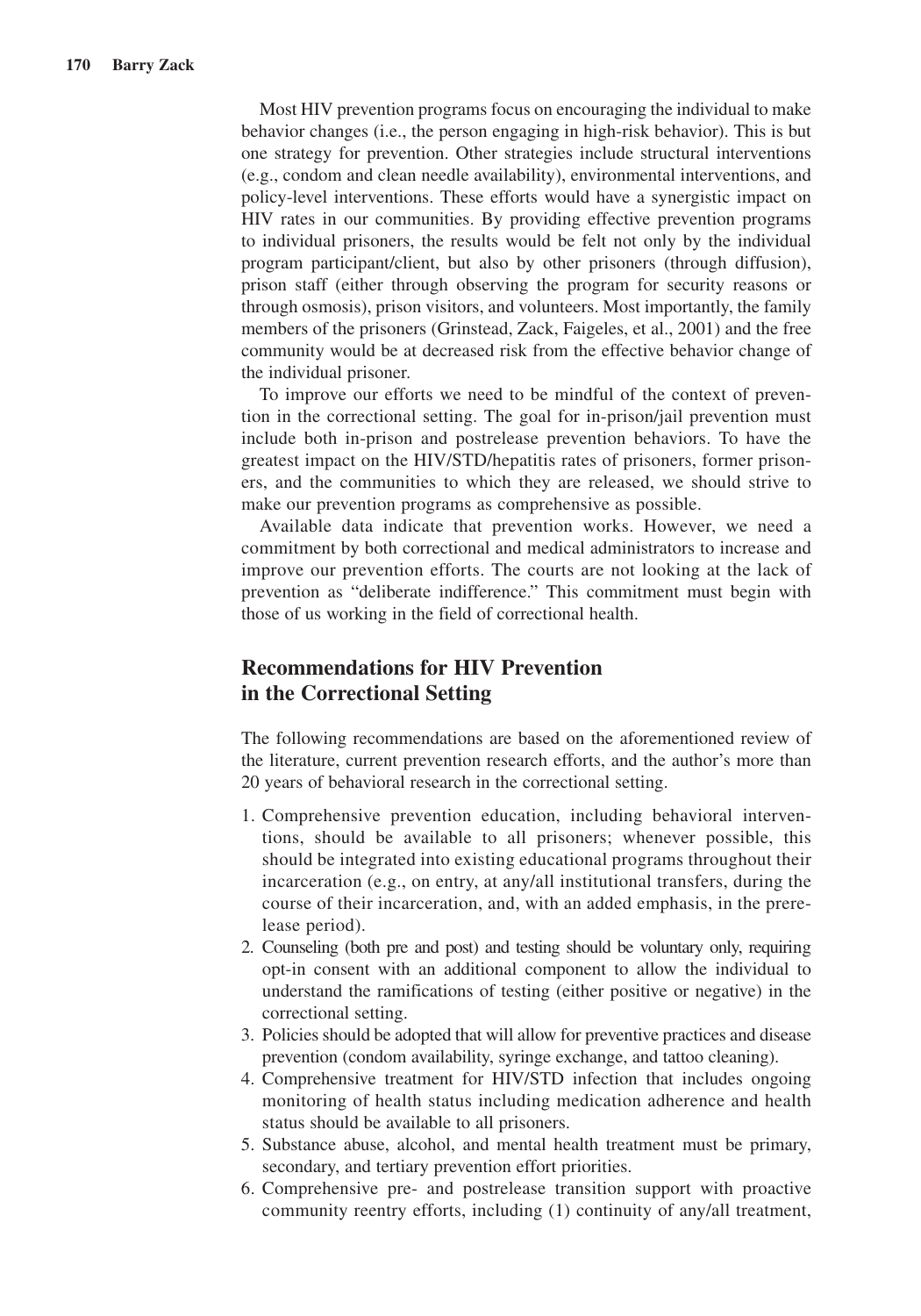(2) support with housing, employment, and education, (3) family and social support, (4) "plugging" into the community service network, (5) working with community law enforcement (e.g., parole and/or probation) to understand conditions of one's release, must be offered to all releasing prisoners.

7. All in-custody prevention efforts should have a seamless transition to postrelease community prevention services; this must integrate the specific conditions of parole/probation together with reentry efforts and comprehensive community prevention services.

# **Acknowledgment**

The author acknowledges Julie Lifshay, PhD, MPH for her valuable contribution to this chapter.

# **References**

- Albarracin, D., McNatt, P., Klein, C. T., Ho, R. M., Mitchell, A. L., & Kumkale, G. T. (2003). Persuasive communications to change actions: An analysis of behavioral and cognitive impact in HIV prevention. *Health Psychology*, *22*, 166–177.
- Bauserman, R. L., Ward, M. A., et al. (2001). Increasing voluntary HIV testing by offering oral tests in incarcerated populations. *Am J Public Health*, *91*, 1226–1229.
- Baxter, S. (1991). AIDS education in the jail setting. *Crime and Delinquency*, *37*, 48–63.
- Beck, A. J., & Harrison, P. M. (2005). Bureau of Justice Statistics Special Report, July 2006, NCJ 214646. Prison Rape Elimination Act of 2003: Sexual Violence Reported by Correctional Authorities. U.S. Department of Justice.
- Bryan, A., Robbins, R. N., Ruiz, M. S., & O'Neill, D. (2006). Effectiveness of an HIV prevention intervention in prison among African Americans, Hispanics, and Caucasians. *Health and Education Behavior*, *33*, 154–177.
- Bureau of Justice Statistics. (1997). *Substance abuse and treatment of state and federal prisoners*. U.S. Department of Justice.
- Bureau of Justice Statistics. (2000). *Corrections statistics*. U.S. Department of Justice.
- Bureau of Justice Statistics. (2004). *HIV in prisons*. U.S. Department of Justice.
- Bureau of Justice Statistics. (2006). *Mental health problems of prison and jail inmates*. U.S. Department of Justice, Office of Justice Programs.
- Bureau of Justice Statistics Correctional Surveys. (1996). *Correctional populations in the United States*. U.S. Department of Justice.
- Canadian HIV/AIDS Legal Network. (2005). *HIV/AIDS and hepatitis C in Prisons: The facts*.
- Centers for Disease Control and Prevention. (2004). HIV/AIDS Surveillance report 2003. *US Department of Health and Human Services, CDC*, *15*, 1–46.
- Centers for Disease Control and Prevention. (2006a). Epidemiology of HIV/AIDS— United States, 1981–2005. *Morbidity and Mortality Weekly Report*, *55*(21), 589–592.
- Centers for Disease Control and Prevention. (2006b). *HIV prevention in the third decade*. Chapter 4: Specific populations: How are they affected?
- Centers for Disease Control and Prevention. (2006c). *HIV/AIDS among men who have sex with men. Fact Sheet*. http://www.cdc.gov/hiv/pubs/facts/msm.htm
- Centers for Disease Control and Prevention. (2006d). *HIV/AIDS Surveillance Report, 2005. US Department of Health and Human Services, CDC*, *17*, 1–54.
- Dolan, K., Rutter, S., & Wodak, A. D. (2003). Prison-based syringe exchange programmes: A review of international research and development. *Addiction*, *98*, 153–158.
- El-Bassel, N., Ivanoff, A., et al. (1995). Preventing HIV/AIDS in drug-abusing incarcerated women through skills building and social support enhancement: Preliminary outcomes. *Social Work Research*, *19*, 131–141.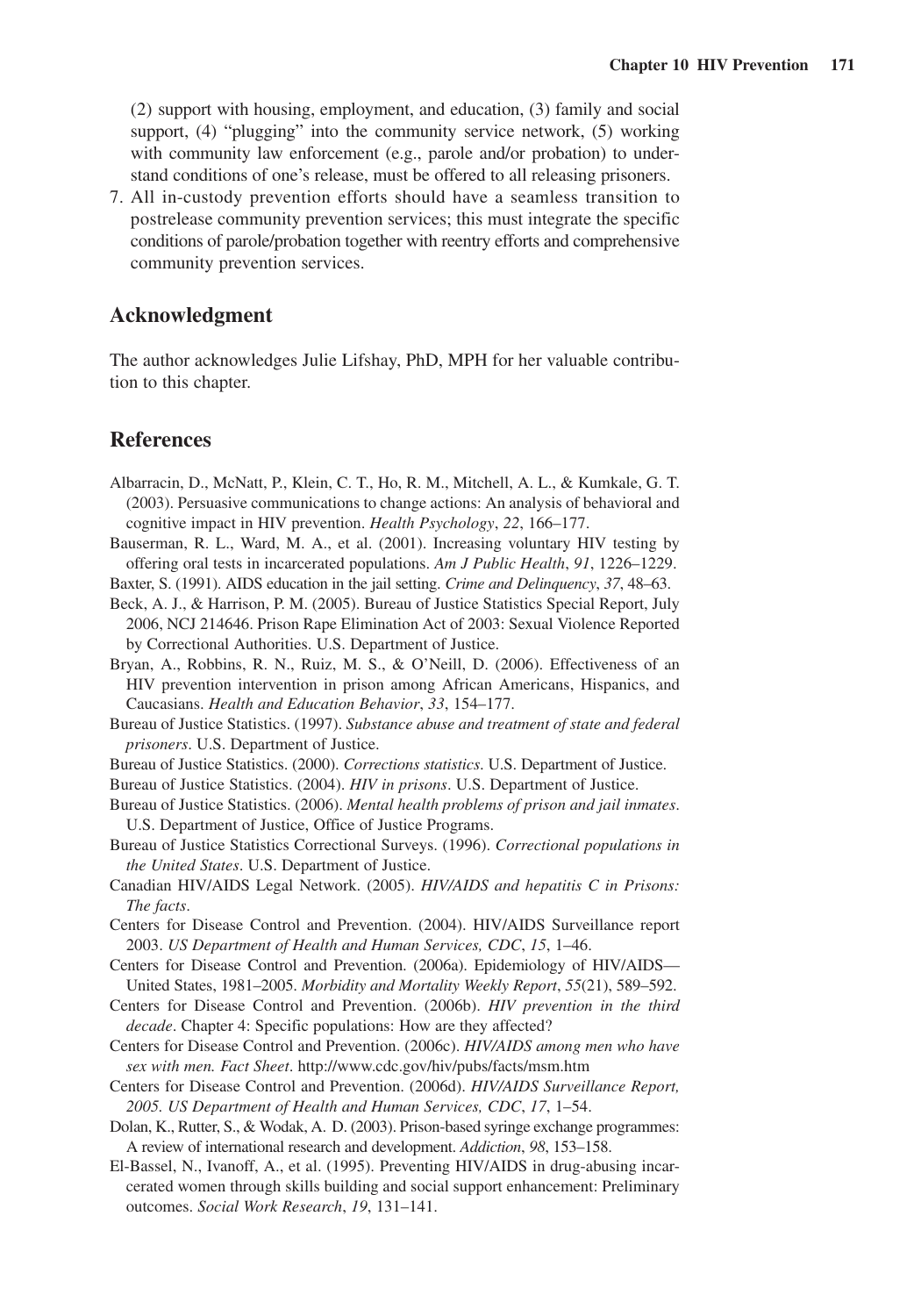- Fiscella, K., et al. (2004). Jail management of arrestees/inmates enrolled in community methadone maintenance programs. *Journal of Urban Health*, *81*, 645–654.
- Fleming, D. T., & Wasserheit, J. N. (1999). From epidemiological synergy to public health policy and practice: The contribution of other sexually transmitted diseases to sexual transmission of HIV infection. *Sex Transm Infect*, *75*, 3–17.
- Grinstead, O., Faigeles, B., et al. (1997). The effectiveness of peer HIV education for male inmates entering state prison. *Journal of Health Education*, *28*, S31–S37.
- Grinstead, O., Zack et al. (2001). Reducing postrelease risk behavior among seropositive prison inmates: The health promotion program. *AIDS Education and Prevention*, *13*, 109–119.
- Grinstead, O. A., Zack, B., et al. (1999a). Collaborative research to prevent HIV among male prison inmates and their female partners. *Health Education and Behavior*, *26*, 225–238.
- Grinstead, O. A., Zack, B., et al. (1999b). Reducing postrelease HIV risk among male prison inmates: A peer-led intervention. *Criminal Justice and Behavior*, *26*, 453–465.
- Grinstead, O., Zack, B., Faigeles. (2001). Reducing postrelease risk behavior among HIV seropositive prison inmates: The health promotion program. *AIDS Education and Prevention*, *13*, 109–119.
- Hammett, T. M., Harmon, P., et al. (1999). *1996–1997 update: HIV AIDS, STDs, and TB in correctional facilities*. Washington, DC: U.S. Department of Justice Office of Justice Programs.
- Hammett, T. M., Harmon, M. P., et al. (2002). The burden of infectious disease among inmates of and releasees from US correctional facilities, 1997. *American Journal of Public Health*, *92*, 1789–1794.
- Hearst, N., & Chen, S. (2004). Condom promotion for AIDS prevention in the developing world: Is it working? *Studies in Family Planning*, *35*, 39–47.
- Holmes, K. K., Levine, R., & Weaver, M. (2004). Effectiveness of condoms in preventing sexually transmitted infections. *Bulletin of the World Health Organization*, *82*, 454–461.
- Human Rights Watch. (2006). U.S.: Number of mentally ill in prisons quadrupled.
- Institute of Medicine. (1997). *The hidden epidemic: Confronting sexually transmitted diseases*.
- Johnson, R. C., & Raphael, S. (2006). The effects of male incarceration dynamics on AIDS infection rates among African-American women and men. Public Policy, University of California, Berkeley.
- Kamb, M. L., Fishbein, M., et al. (1998). Efficacy of risk-reduction counseling to prevent human immunodeficiency virus and sexually transmitted diseases. *Journal of the American Medical Association*, *280*, 1161–1167.
- Krebs, C. P. (2002). High-risk HIV transmission behavior in prison and the prison subculture. *The Prison Journal*, *82*, 19–49.
- Krebs, C. P., & Simmons, M. (2002). Intraprison HIV transmission: An assessment of whether it occurs, how it occurs, and who is at risk. *AIDS Education and Prevention*, *14*(5 Suppl. B), 53–64.
- Maruschack, L. (2005). *HIV in prisons, 2003*. Bureau of Justice Statistics Bulletin.
- Myers, J., Zack, B., Kramer, K., Gardner, M., Rucobo, G., & Costa-Taylor, S. (2005). Get Connected: An HIV prevention case management program for men and women leaving the California prisons. *American Journal of Public Health*, *95*, 1682–1684.
- National Institutes of Health. (2001). *Scientific evidence on condom effectiveness for sexually transmitted disease prevention*.
- Nerenberg, R. (2002). Spotlight: Condoms in correctional settings. Brown Medical School.
- Okie, S. (2007). Sex, drugs, prisons, and HIV. *New England Journal of Medicine*, *356*, 105–108.
- Pedlow, C. T., & Carey, M. P. (2004). Developmentally appropriate sexual risk reduction interventions for adolescents: Rationale, review of interventions, and recommendations for research and practice. *Annals of Behavioral Medicine*, *27*, 172–184.